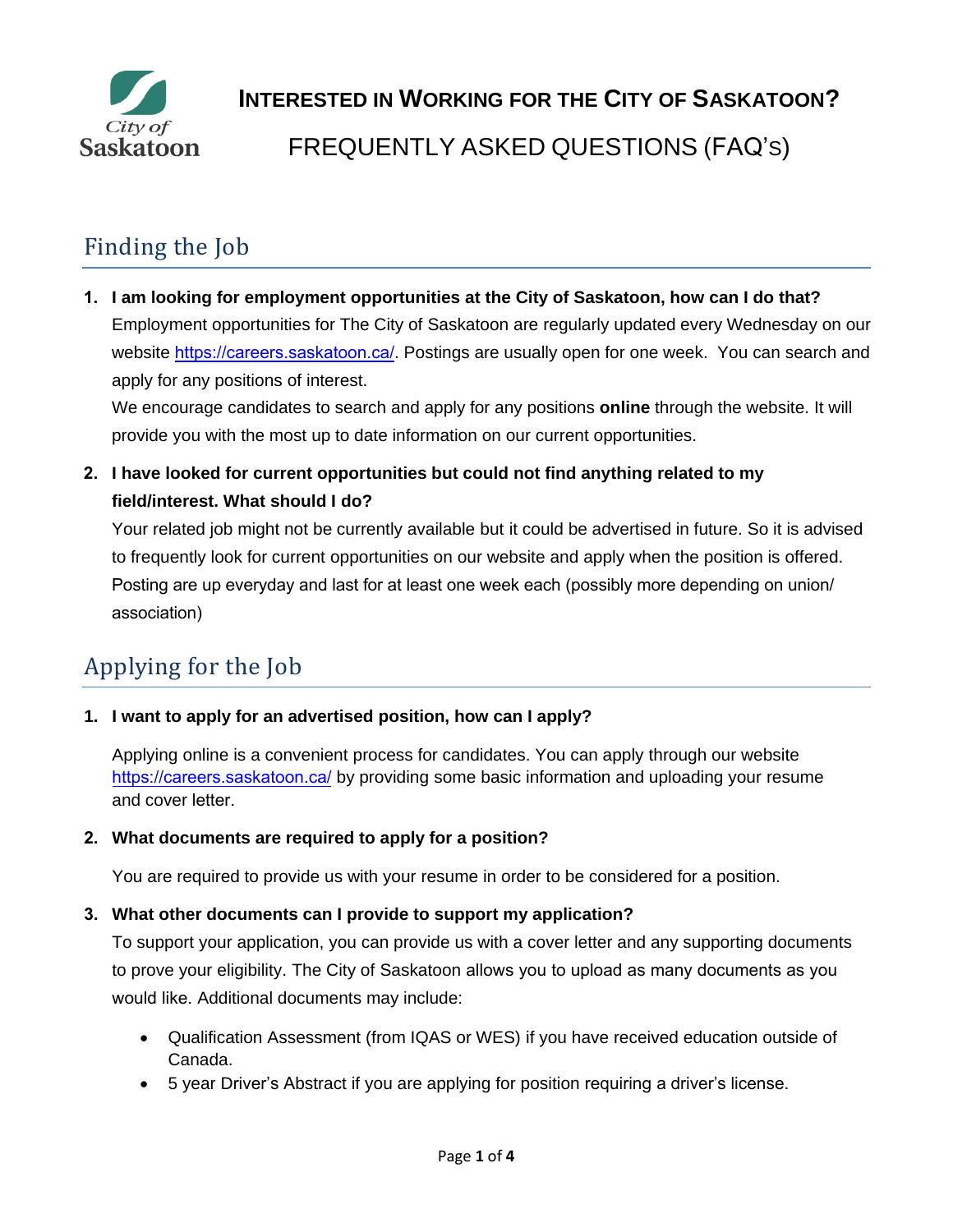### **3. How can I improve my resume?**

There are various resources available online which you can use for improving your resume. You can also use our resume template to help applicants standardise their resume.

### **4. Is a cover letter important?**

A cover letter is an important document to help us understand your achievements, skills and abilities. It compliments your resume and creates interest for the recruiter to look into your resume for details and thus providing you more opportunity to be shortlisted.

### **5. What type of document files does the City's website support?**

The City of Saskatoon accepts PDF, DOC or DOCX files as attachments.

#### **6. Can I apply for more than one job at a time?**

You can apply for as many jobs as you want at any time.

### **7. I am qualified for the job and have applied many times, but have not received a call back, why is that?**

City of Saskatoon receives a high volume of applications in every competition. If you have not received any reply from us within a few weeks of the closing date, it is most likely that you are not considered and someone else with more related qualifications and skills was shortlisted. However, this does not mean that you will not be considered for a similar position; you can apply for related jobs again whenever they are advertised.

# Qualifications

### **1. What are the criteria for selection?**

When a candidate fulfils the qualification, experience and necessary skill requirements for a job, they may be shortlisted for an interview. Interviews are conducted by personnel from the specific department and a Human Resources Consultant. The selection is based on candidate's mix of qualifications, related experience, fit for the organization and seniority.

### **2. I fulfil the educational requirement for a job but do not have sufficient related experience; can I still apply for the job?**

Yes, you can still apply. The City of Saskatoon encourages all candidates who are interested in a position to apply. Each competition is treated individually and the applicant pool varies based on each competition. The preference is that the successful candidate would meet the minimum education, qualifications and experience.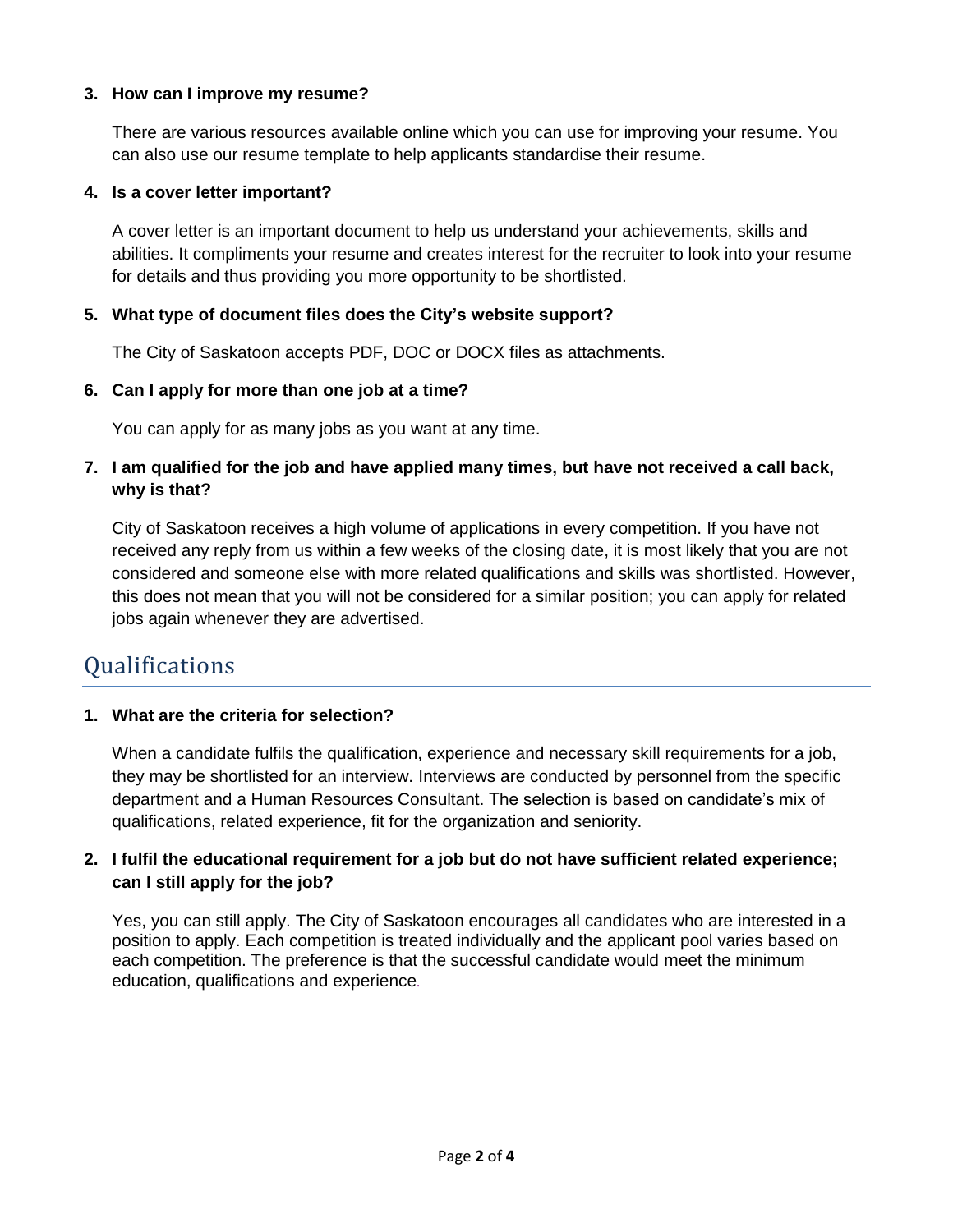# **1. I have received some/most/all of my education from outside Canada; is it important to get my credentials assessed?**

Yes, we require credential assessment in order to consider candidate's for a job.

### **2. Where can I get my educational credential assessed from?**

Qualifications can be assessed through International Qualification Assessment Service (IQAS) work.alberta.ca or World Education Services (WES) www.wes.org/ca/. If you have engineering background your credentials must be assessed through Association of Professional Engineers & Geoscientists (APEGS) www.apegs.ca.

### **3. Where can I get support for credential assessment?**

Details about credential assessment can be obtained from the Newcomers Information Centre (NIC), Saskatoon Open Door Society (SODS), Saskatchewan Intercultural Association (SIA) or International Women's of Saskatoon (IWS).

# Application Process

### **1. What is the application process?**

The application process starts with reviewing and screening applications based on a combination of:

- Education
- Training
- Related Experience
- Seniority
- Ability to perform required tasks

**Please Note:** Some positions will have existing employees applying. In these cases, seniority will be taken into account.

### **2. How long does it take to complete the application process?**

The application process usually takes about 2 to 4 weeks to complete after the closing date.

### **3. If I am shortlisted how would I be contacted?**

The shortlisted candidates are contacted by phone for an interview.

# **4. Should I expect a response if I have not been successful in the application process?**

With our new system, **every** applicant receives a form of communication.